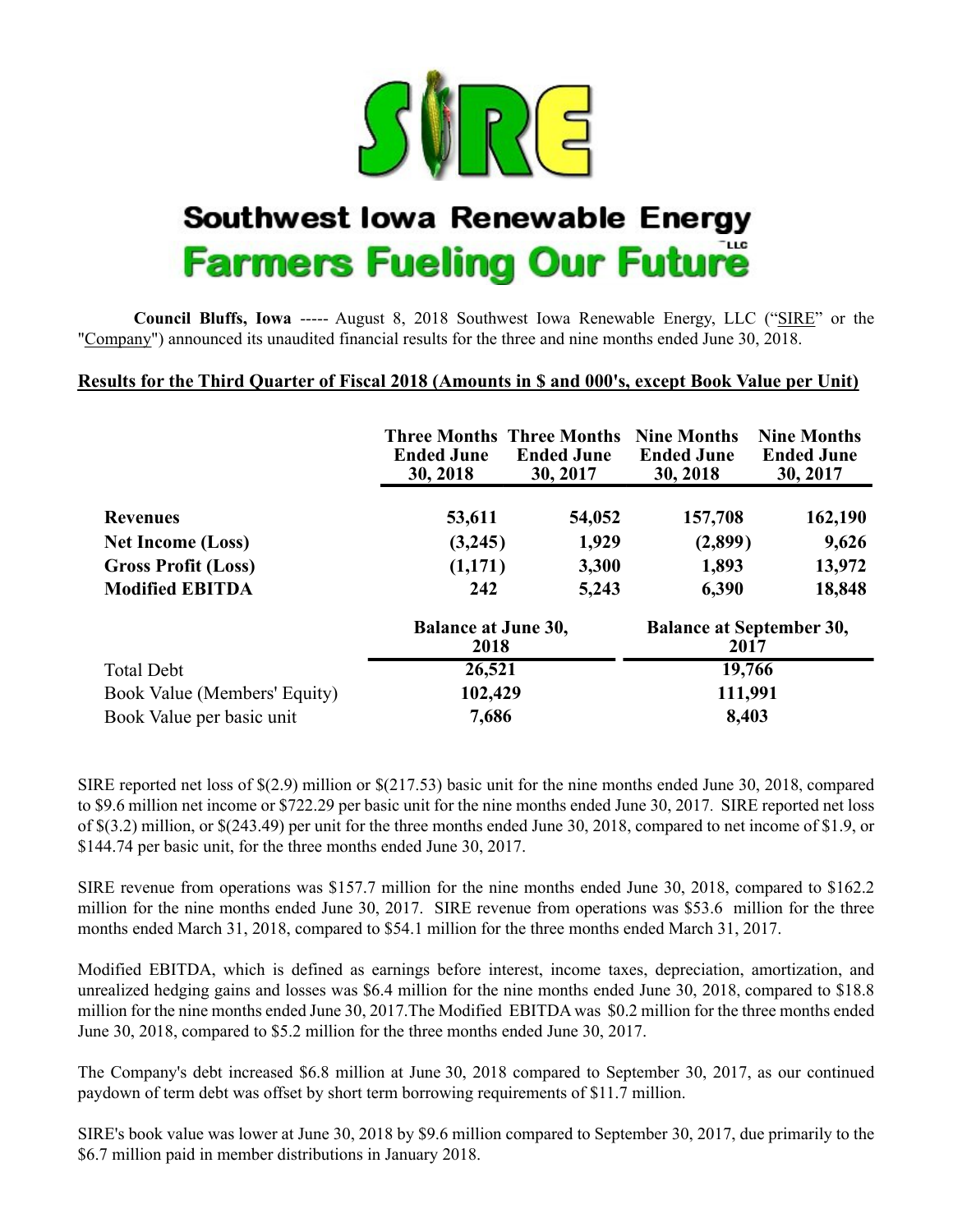SIRE had \$1.2 million in cash and cash equivalents and \$20.2 million available under revolving loan agreements, for a total cash and available borrowings of \$21.4 million at June 30, 2018. The cash flow provided by operating activities was \$4.4 million compared to \$11.7 million for the nine months ended June 30, 2018 and 2017, respectively.

Brian Cahill, SIRE's President and CEO stated, "So far during Fiscal 2018, we have seen very tight margins, continuing the trends of the previous quarters. Corn prices have increased per bushel as compared to Fiscal 2017, and the cost has increased over 13% in 2018 to date. However, ethanol prices in the U.S. have been trending upwards over the past months, but still remain below last year's levels. We also underwent a more extended and extensive shutdown period this year, combining capital projects with enhancements to allow better and more consistent throughput in our operations. This resulted in more down time than in previous shutdowns. Demand for ethanol has been strong with the lower prices, both in the U.S. and abroad, as our shipments are up 4% compared to the first nine months of Fiscal 2017. The industry has continued to adjust and we expect margins to remain positive but are becoming more dependent on continued good export demand. Our distiller grains have also seen increased demand and price improvements in Fiscal 2018 as compared to 2017, and a shift to a heavier weighting for wet distiller grains. We also experienced price improvement for distilled grains during the last quarter."

During the third quarter of Fiscal 2018, SIRE produced 29.9 gallons of ethanol, compared to 30.0 gallons during the third quarter of Fiscal 2017. For the first nine months of Fiscal 2018, SIRE produced 93.5 million gallons of ethanol, compared to 90.9 million gallons in the first nine months of Fiscal 2017. Cahill commented - "We continue to evaluate and implement new production technology. We will continue to focus on running the plant efficiently, increasing our ethanol yield, with a balance of optimizing the yield and profit."

#### About Southwest Iowa Renewable Energy, LLC:

SIRE is located on 275 acres in Council Bluffs, Iowa, operating a 140 million gallon per year ethanol plant. SIRE began producing ethanol in February, 2009 and sells its ethanol, distillers grains, corn syrup, and corn oil in the continental United States, Mexico and the Pacific Rim.

*This press release contains certain forward-looking statements within the meaning of the Private Securities Litigation Reform Act of 1995 (the "1995 Act*"*). Such statements are made in good faith by SIRE and are identified as including terms such as "may," "will," "should," "expects," "anticipates," "estimates," "plans," or similar language. In connection with these safe-harbor provisions, SIRE has identified in its Annual Report on Form 10-K , important factors that could cause actual results to differ materially from those contained in any forward-looking statement made by or on behalf of SIRE, including, without limitation, the risk and nature of SIRE's business, and the effects of general economic conditions on SIRE. The forward-looking statements contained in this Press Release are included in the safe harbor protection provided by Section 27A of the Securities Act of 1933, as amended and Section 21E of the Securities Exchange Act of 1934, as amended. SIRE further cautions that such factors are not exhaustive or exclusive. SIRE does not undertake to update any forward-looking statement which may be made from time to time by or on behalf of SIRE.*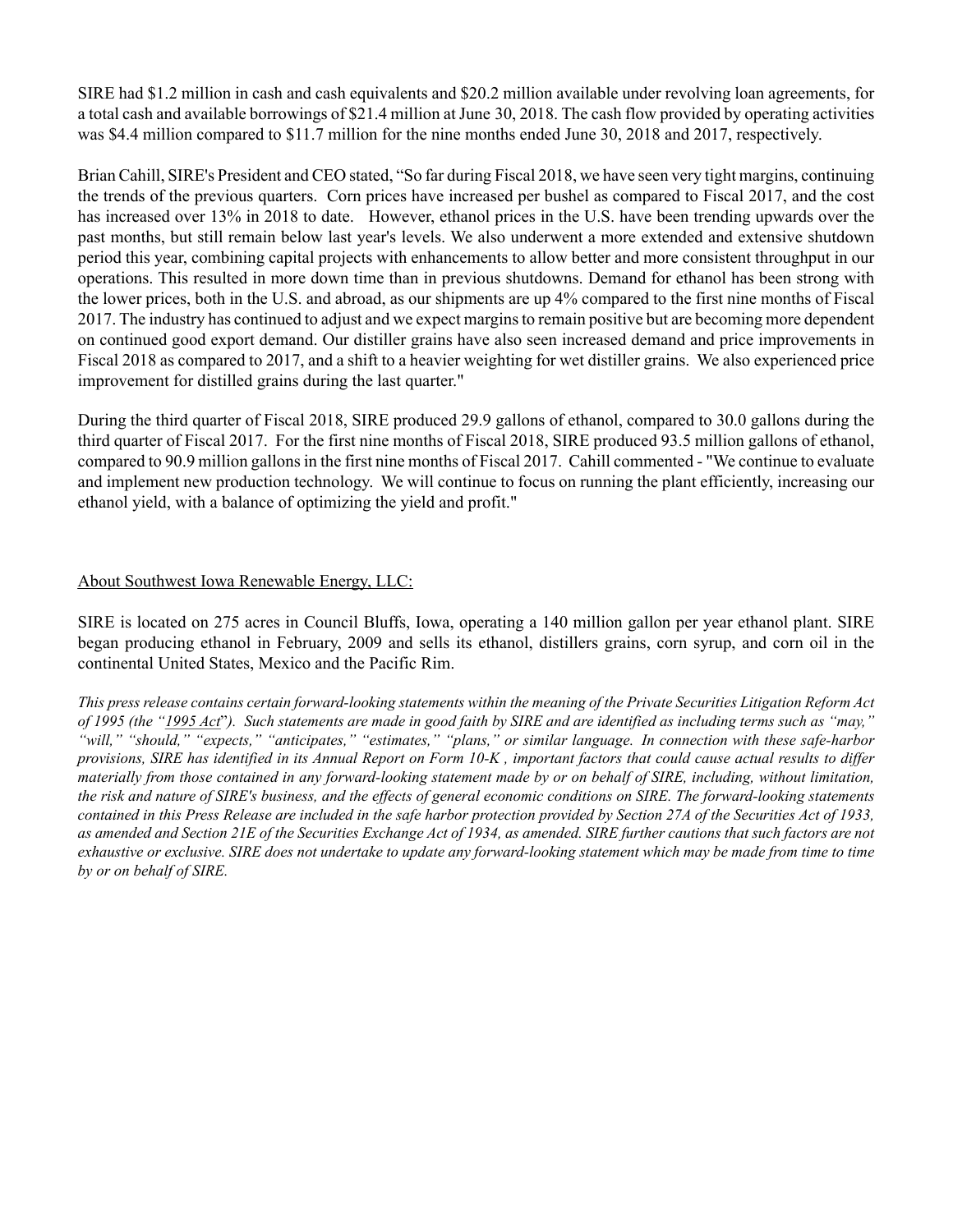#### *Financial Results*

#### **SOUTHWEST IOWA RENEWABLE ENERGY, LLC Summary Statements of Operations Unaudited (Dollars in thousands, except per unit data)**

|                                                              | Three Months Ended June 30, |               |               | Nine Months Ended June 30, |               |    |         |  |  |
|--------------------------------------------------------------|-----------------------------|---------------|---------------|----------------------------|---------------|----|---------|--|--|
|                                                              |                             | 2018          |               | 2017                       | 2018          |    | 2017    |  |  |
| Revenues                                                     | \$                          | 53,611        | S             | 54,052 \$                  | 157,708       | \$ | 162,190 |  |  |
| Cost of Goods Sold                                           |                             | 54,782        |               | 50,752                     | 155,815       |    | 148,218 |  |  |
| <b>Gross Profit (Loss)</b>                                   |                             | (1,171)       |               | 3,300                      | 1,893         |    | 13,972  |  |  |
| General and administrative<br>expenses                       |                             | 1,809         |               | 1,070                      | 4,243         |    | 3,663   |  |  |
| Interest and other (income)<br>expense, net                  |                             | 265           |               | 301                        | 549           |    | 683     |  |  |
| <b>Net Income (Loss)</b>                                     |                             | (3,245)       | $\mathcal{S}$ | 1,929 \$                   | (2,899)       | -S | 9,626   |  |  |
| <b>Weighted Average Units</b><br><b>Outstanding, Basic</b>   |                             | 13,327        |               | 13,327                     | 13,327        |    | 13,327  |  |  |
| <b>Weighted Average Units</b><br><b>Outstanding, Diluted</b> |                             | 13,327        |               | 14,384                     | 13,327        |    | 14,423  |  |  |
| Net Income (Loss) per unit,<br><b>Basic</b>                  | \$                          | $(243.49)$ \$ |               | 144.74 \$                  | $(217.53)$ \$ |    | 722.29  |  |  |
| Net Income (Loss) per unit,<br><b>Diluted</b>                | \$                          | $(243.49)$ \$ |               | 134.11 \$                  | $(217.53)$ \$ |    | 667.41  |  |  |

## *Modified EBITDA*

Management uses Modified EBITDA, a non-GAAP measure, to measure the Company's financial performance and to internally manage its business. Management believes that Modified EBITDA provides useful information to investors as a measure of comparison with peer and other companies. Modified EBITDA should not be considered an alternative to net income or cash flow as determined in accordance with generally accepted accounting principles. Modified EBITDA calculations may vary from company to company. Accordingly, our computation of Modified EBITDA may not be comparable with a similarly-titled measure of another company.

Modified EBITDA, which is defined as earnings before interest, income taxes, depreciation, amortization, unrealized hedging gains and losses, and other significant noncash expenses was \$6.4 million for the nine months ended June 30, 2018, compared to the \$18.8 million for the nine months ended June 30, 2017 and \$0.2 million for the three months ended June 30, 2018, compared to \$5.2 million for the three months ended June 30, 2017. The following sets forth the reconciliation of Net Income to Modified EBITDA for the periods indicated: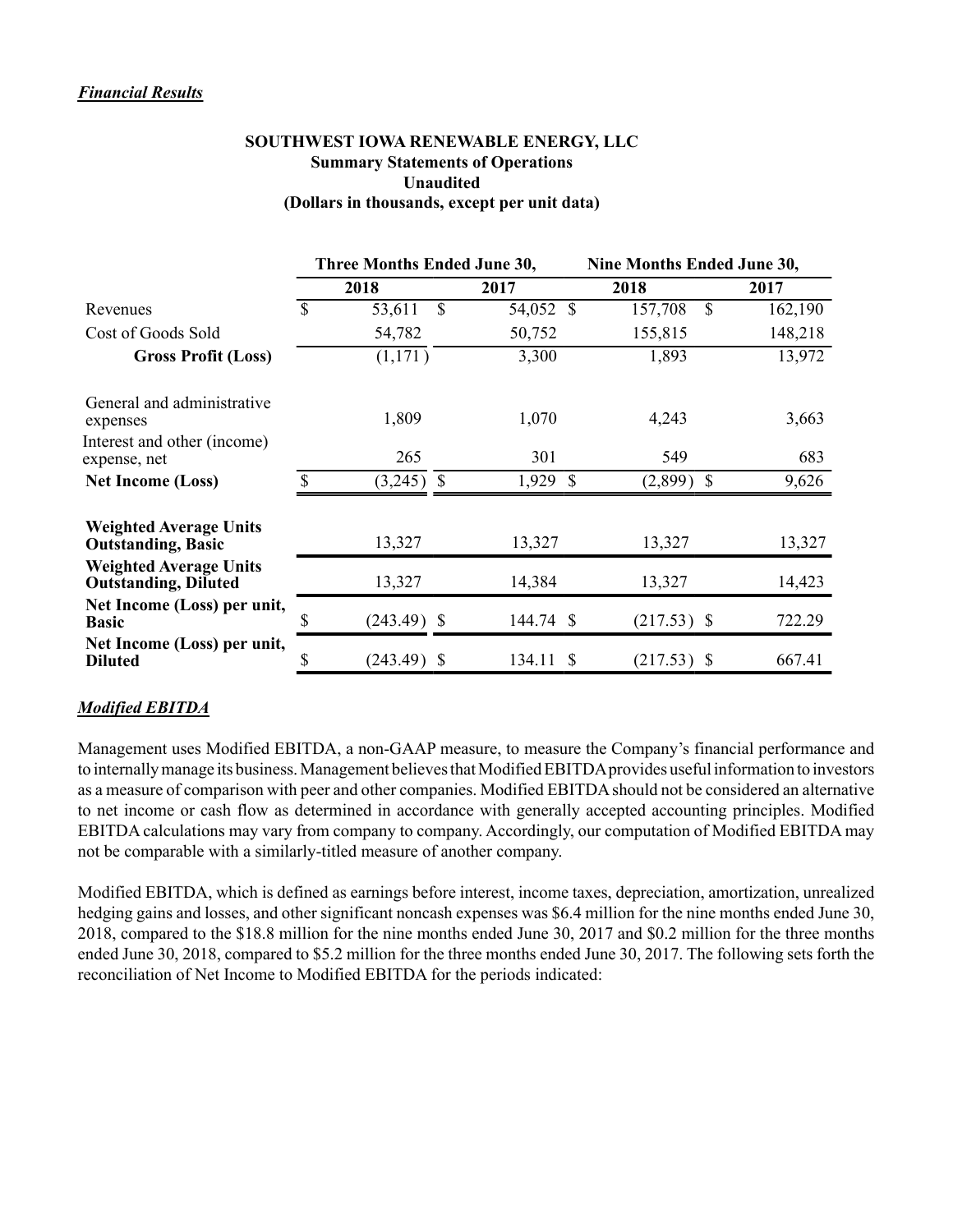|                           | For the three months ended                    |              |    |                                               | For the nine months ended |                                               |                                               |  |  |
|---------------------------|-----------------------------------------------|--------------|----|-----------------------------------------------|---------------------------|-----------------------------------------------|-----------------------------------------------|--|--|
|                           | June 30, 2018<br><b>Unaudited</b><br>in 000's |              |    | June 30, 2017<br><b>Unaudited</b><br>in 000's |                           | June 30, 2018<br><b>Unaudited</b><br>in 000"s | June 30, 2017<br><b>Unaudited</b><br>in 000's |  |  |
| <b>Net Income (Loss)</b>  | \$                                            | $(3,245)$ \$ |    | 1,929 \$                                      |                           | $(2,899)$ \$                                  | 9,626                                         |  |  |
| Interest expense, net     |                                               | 299          |    | 291                                           |                           | 771                                           | 862                                           |  |  |
| Depreciation              |                                               | 2,535        |    | 3,015                                         |                           | 8,753                                         | 9,020                                         |  |  |
| <b>EBITDA</b>             |                                               | (411)        |    | 5,235                                         |                           | 6,625                                         | 19,508                                        |  |  |
| Unrealized Hedging (Gain) |                                               | 653          |    | 8                                             |                           | (235)                                         | (660)                                         |  |  |
| Modified EBITDA           |                                               | 242          | -S | 5,243 \$                                      |                           | 6,390<br>-S                                   | 18,848                                        |  |  |

## *Statistical Information*

|                                    | <b>Three Months Ended</b><br>June 30, 2018 |        |                                                  | <b>Three Months Ended</b><br><b>June 30, 2017</b> |                    |         |
|------------------------------------|--------------------------------------------|--------|--------------------------------------------------|---------------------------------------------------|--------------------|---------|
|                                    | Amounts<br>in 000's                        |        | $%$ of<br>Amounts<br>in 000's<br><b>Revenues</b> |                                                   | $%$ of<br>Revenues |         |
| <b>Product Revenue Information</b> |                                            |        |                                                  |                                                   |                    |         |
| Denatured and Undenatured Ethanol  | S                                          | 42,124 | 78.6%                                            | -S                                                | 44,260             | 81.9%   |
| Distiller's Grains                 | \$                                         | 9,017  | $16.8\%$ \$                                      |                                                   | 6,972              | 12.9%   |
| Corn Oil                           | \$                                         | 2,109  | $3.9\%$ \$                                       |                                                   | 2,597              | 4.8%    |
| Other                              | \$                                         | 361    | $0.7\%$                                          |                                                   | 223                | $0.4\%$ |

|                                    |                            | <b>Nine Months Ended</b><br>June 30, 2018 |                           |    | <b>Nine Months Ended</b><br>June 30, 2017 |                    |  |
|------------------------------------|----------------------------|-------------------------------------------|---------------------------|----|-------------------------------------------|--------------------|--|
|                                    | <b>Amounts</b><br>in 000's |                                           | $%$ of<br><b>Revenues</b> |    | Amounts<br>in 000's                       | $%$ of<br>Revenues |  |
| <b>Product Revenue Information</b> |                            |                                           |                           |    |                                           |                    |  |
| Denatured and Undenatured Ethanol  |                            | 124,863                                   | 79.2%                     | -S | 130,789                                   | 80.6%              |  |
| Distiller's Grains                 | \$                         | 25,130                                    | 15.9%                     | -S | 23,371                                    | 14.4%              |  |
| Corn Oil                           | \$                         | 6,822                                     | $4.3\%$ \$                |    | 7,309                                     | 4.5%               |  |
| Other                              | \$                         | 893                                       | $0.6\%$                   |    | 721                                       | $0.5\%$            |  |